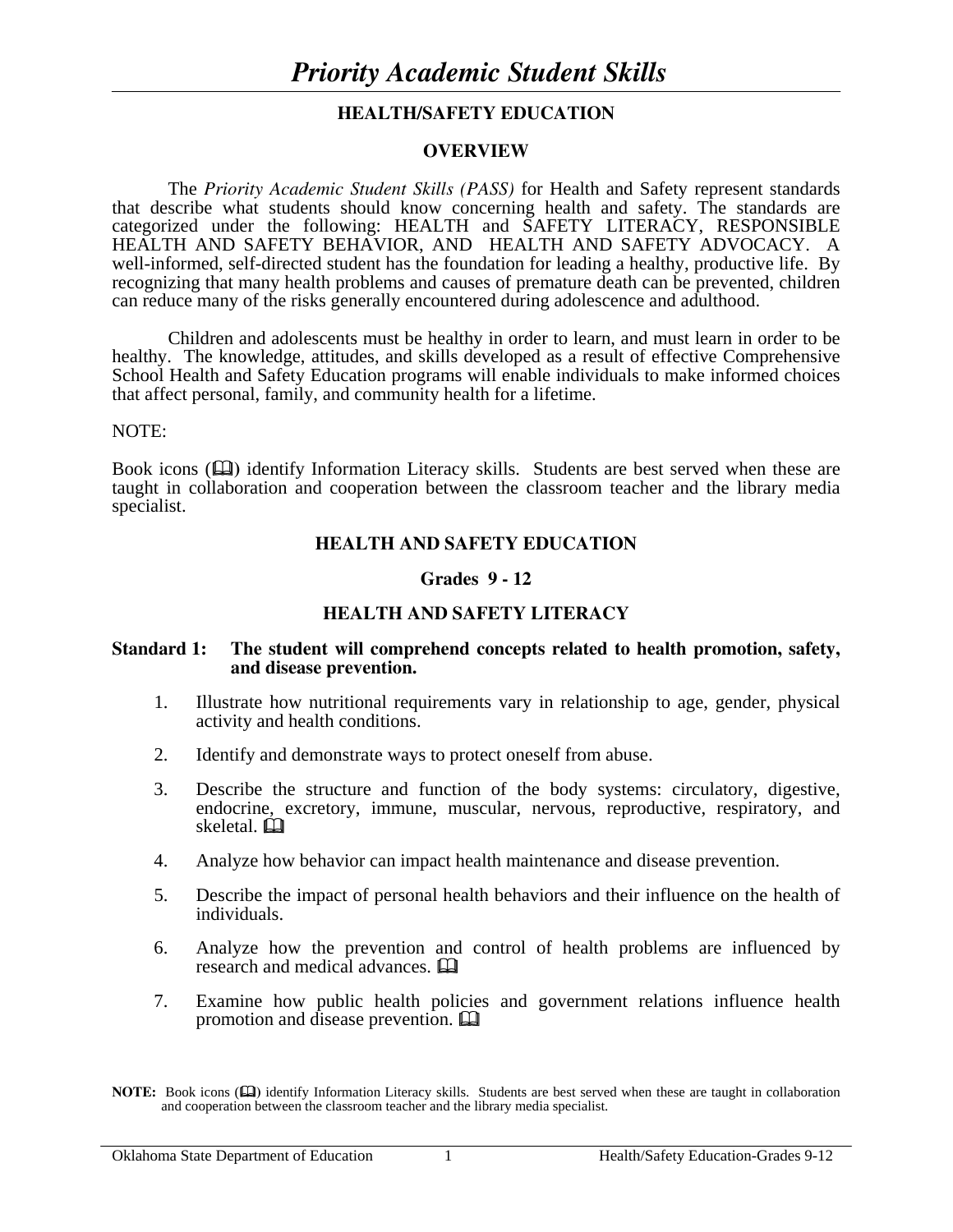#### **Standard 2: The student knows how to access valid health information, health products and services.**

- 1. Identify sources of accurate information regarding health and safety information, products, and services.
- 2. Examine and evaluate media messages.
- 3. Demonstrate the ability to access school and community health services for self and others.
- 4. Evaluate factors that influence personal choices of health products and services.
- 5. Examine how "media" influences the use of tobacco products.
- 6. Describe how our culture, media, videogames, and Internet usage influences perceptions of violence.

#### **Standard 3: The student will analyze the influence of culture, media, technology, and other factors on health.**

- 1. Examine and evaluate how culture influences health behaviors.
- 2. Analyze how information from media, technology, and the community affects health and safety behavior.
- 3. Interpret and evaluate media messages and other factors on personal, family, and community health and safety.

#### **Standard 4: The student will demonstrate the ability to use interpersonal communication skills to enhance health and safety.**

- 1. Demonstrate ability to communicate effectively with family, peers, and others.
- 2. Practice skills and techniques for decision making and problem solving.
- 3. Demonstrate ways to communicate care, consideration, and respect of others.
- 4. Demonstrate refusal, negotiation, and collaboration skills to avoid harmful situations.
- 5. Analyze possible causes of conflict in schools, families, and communities.
- 6. Examine how interpersonal communication affects relationships.
- 7. Demonstrate anger management and conflict resolution skills through assertive communication skills.
- 8. Investigate how to report potential dangerous situations to appropriate authorities (e.g., violence, health, or safety risks).  $\mathbf{\mathbf{\square}}$

#### **Standard 5: The student will develop plans for a healthy future through individual goal setting and decision making.**

- 1. Analyze and predict immediate and long-term impact of health and safety decisions on individual, family, school, and community.
- 2. Establish personal health goals and evaluate progress toward achieving those goals.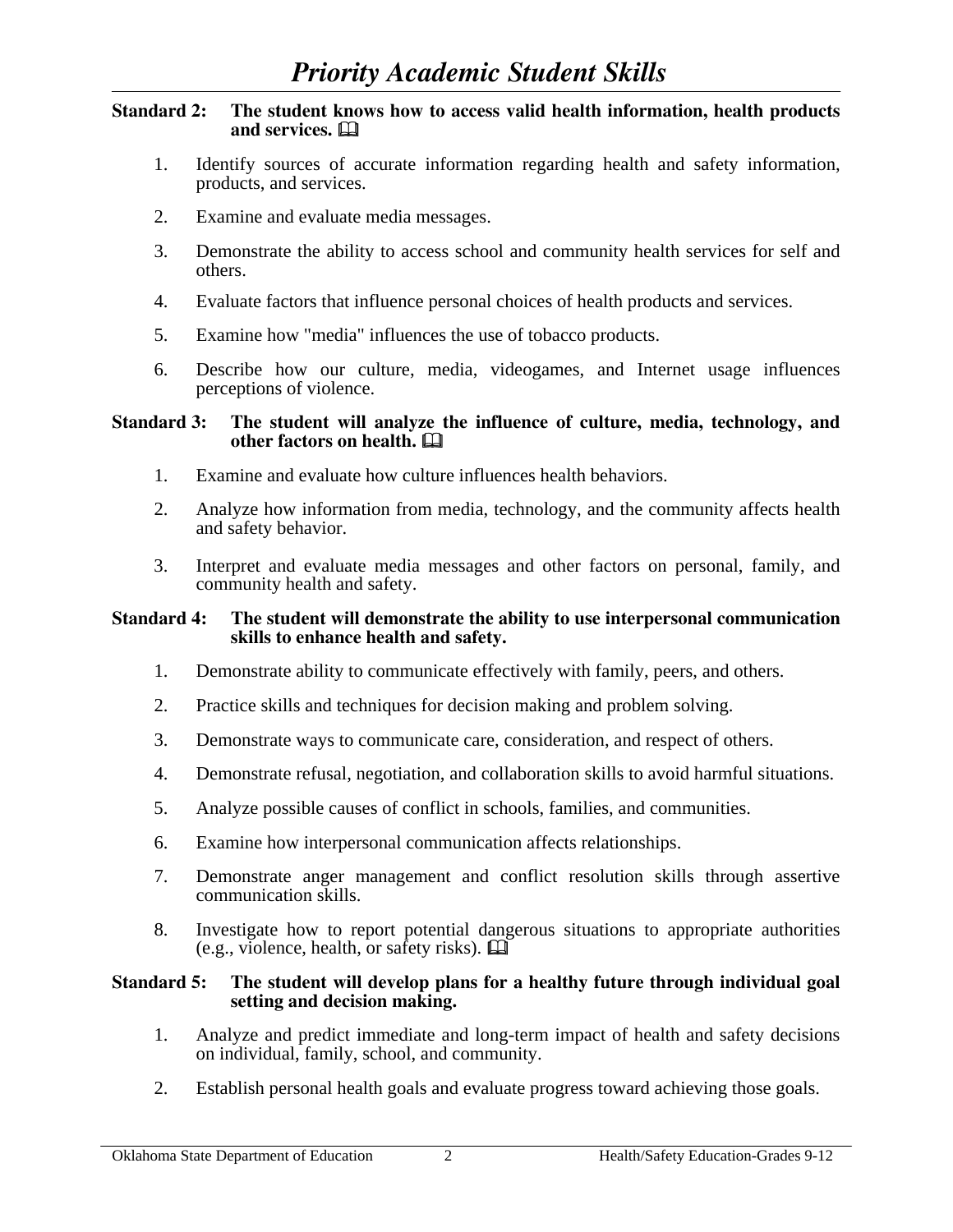- 3. Demonstrate the ability to utilize various strategies when making decisions related to health needs and risks of young adults.
- 4. Demonstrate refusal and resistance skills for unhealthy risk behaviors (e.g., alcohol, tobacco, drugs).

# **HEALTH AND SAFETY ADVOCACY**

#### **Standard 6: The student becomes an advocate for health and safety for self, family, and community.**

- 1. Investigate and present information about health and safety issues utilizing technology.  $\Box$
- 2. Demonstrate the ability to influence and support others in positive health and safety choices.
- 3. Demonstrate the ability to work cooperatively when advocating for healthy schools and communities.
- 4. Utilize strategies to overcome barriers in communicating information, ideas, feelings, and opinions concerning health and safety issues.
- 5. Examine bullying prevention strategies and the effect of bystander influence on violent behavior situations.